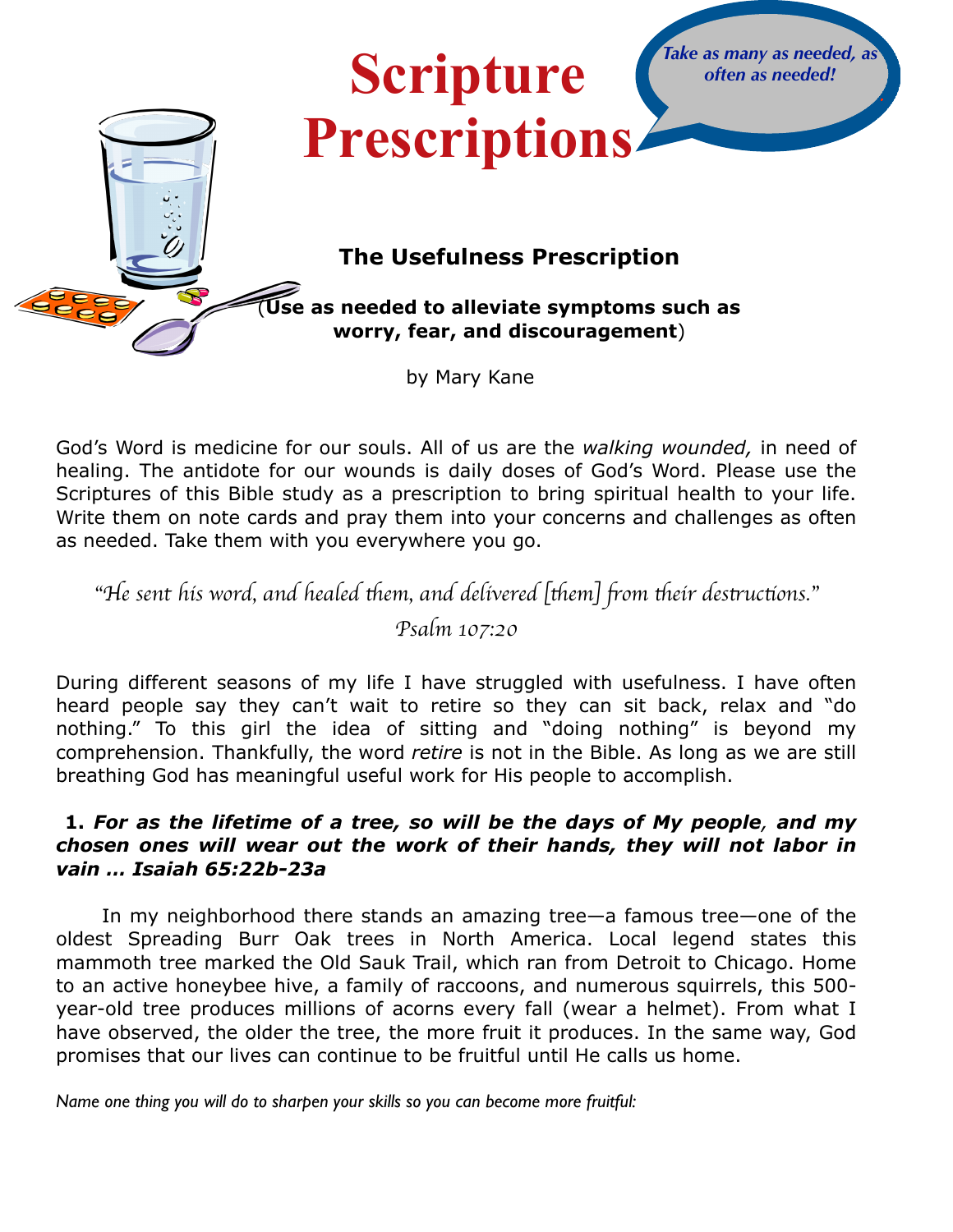# **2.** *The Lord your God will make you abound in all the work of your hand, in the fruit of your body …" Deuteronomy 30:9*

As I was taking my morning walk today, I gave thanks for a certain book I am reading, *Ruth Erskine's Crosses,* by Isabella Arden. Though this book was written over 120 years ago, it continues to influence readers for the cause of Christ. The work of Isabella Arden lives on to this day. Glance back at Deut. 30:9 again. The word *abound*  translates as *left over, to remain, to have an excess,* and more importantly, *to be left behind, to preserve alive.* Not only do I have meaningful work in Christ Jesus for this lifetime, but I can *leave behind* a legacy that will continue to live for generations to come.

*Make a list of how you can use you gifts and talents to encourage others, make disciples, and glorify God. Choose one item to act upon today.*

## *3. " … and now, here I am this day, eighty-five years old. "As yet I am as strong this day as on the day that Moses sent me; just as my strength was then, so now is my strength for war, both for going out and for coming in." Joshua 14: 10b-11*

The older I get the more deeply I believe it is not God's will for Christians to spend their golden years in a rocking chair, on the front porch, dreaming of their more useful days. Just as we are called to be good stewards of our money, we are also called to be good stewards of our bodies. Moderate exercise, excellent food, and sufficient sleep are necessary to mantain a healthy temple. If God has given the completed canon of Scripture for our use, I am going to pray and claim Joshua 14:10-11 for my life.

*List three things you need to do to take care of the temple that God has given you. Circle one that you will do today.*

## **4**. *Strength and honor are her clothing; She shall rejoice in time to come. Proverbs 31:25*

Do most people look upon *the time to come* with anticipation and joy? Probably not. As we grow older our bodies, relationships, and our circumstances change, but our God does not. For this reason we may look forward to the future with joy. He who has called us will continue to use and prosper us until the day He calls us home.

*What would you like to do in the future for the kingdom of God? What can you do now to prepare for your future work?*

## *5. "Most assuredly, I say to you, unless a grain of wheat falls into the ground and dies, it remains alone; but if it dies, it produces much grain." John 12:24*

Not only do I want my life to be fruitful, but I want my death to be productive as well. In order to ensure I leave a bountiful harvest at the end of my life I must purposefully: 1) plant the seed of God's Word in my life, 2) cultivate the soil of my heart, 3) weed out sin, and 4) destroy roots of bitterness. Then when Christ calls me home, those who come behind me will reap bountiful blessings.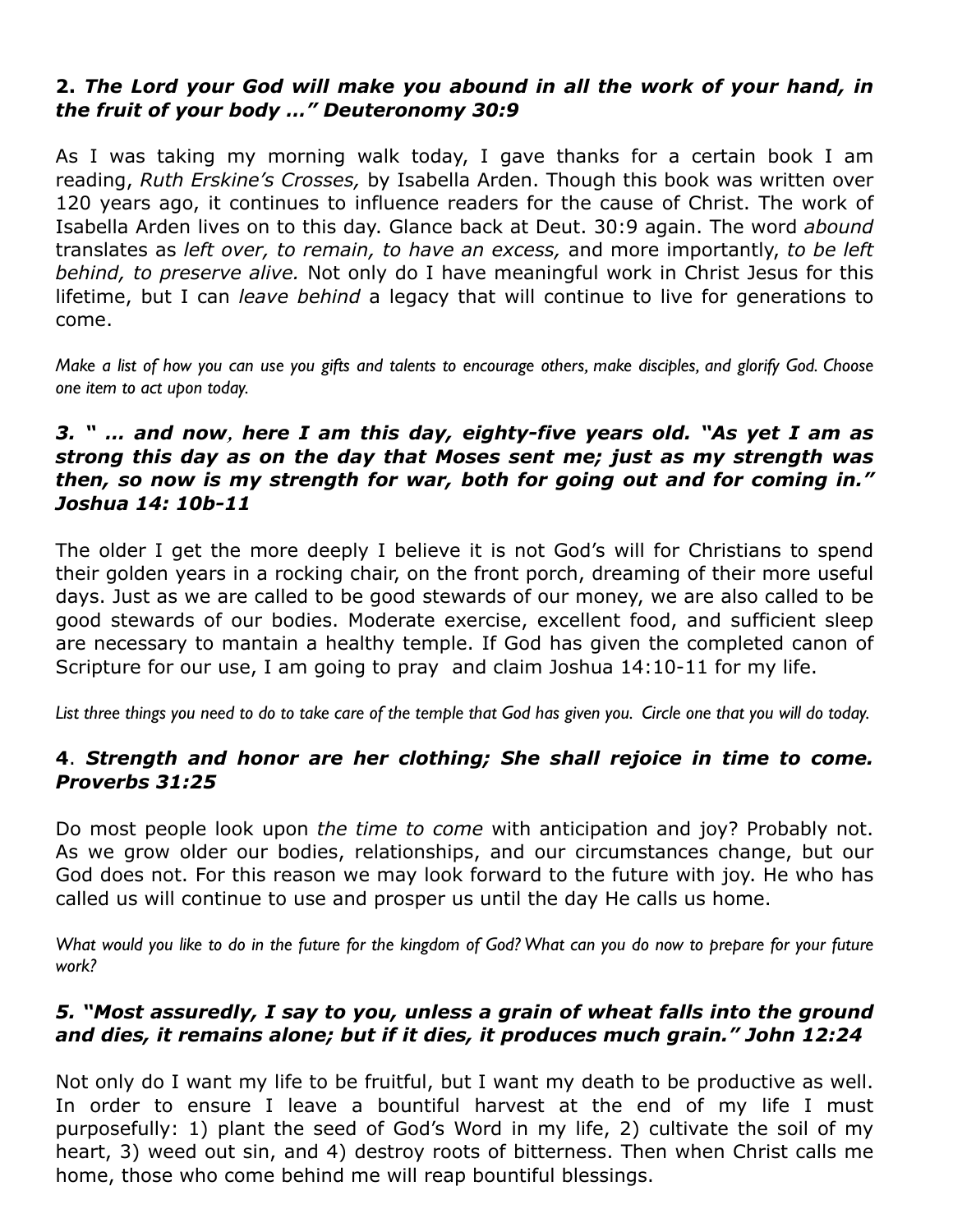*Which of the above activities do you need to do the most? How will you implement this activity?*

Remember, use these Scriptures as often as needed, get plenty of rest and call Him in the morning!

By Mary Kane www.onlybyprayer.com Copyright 2014. All rights reserved.